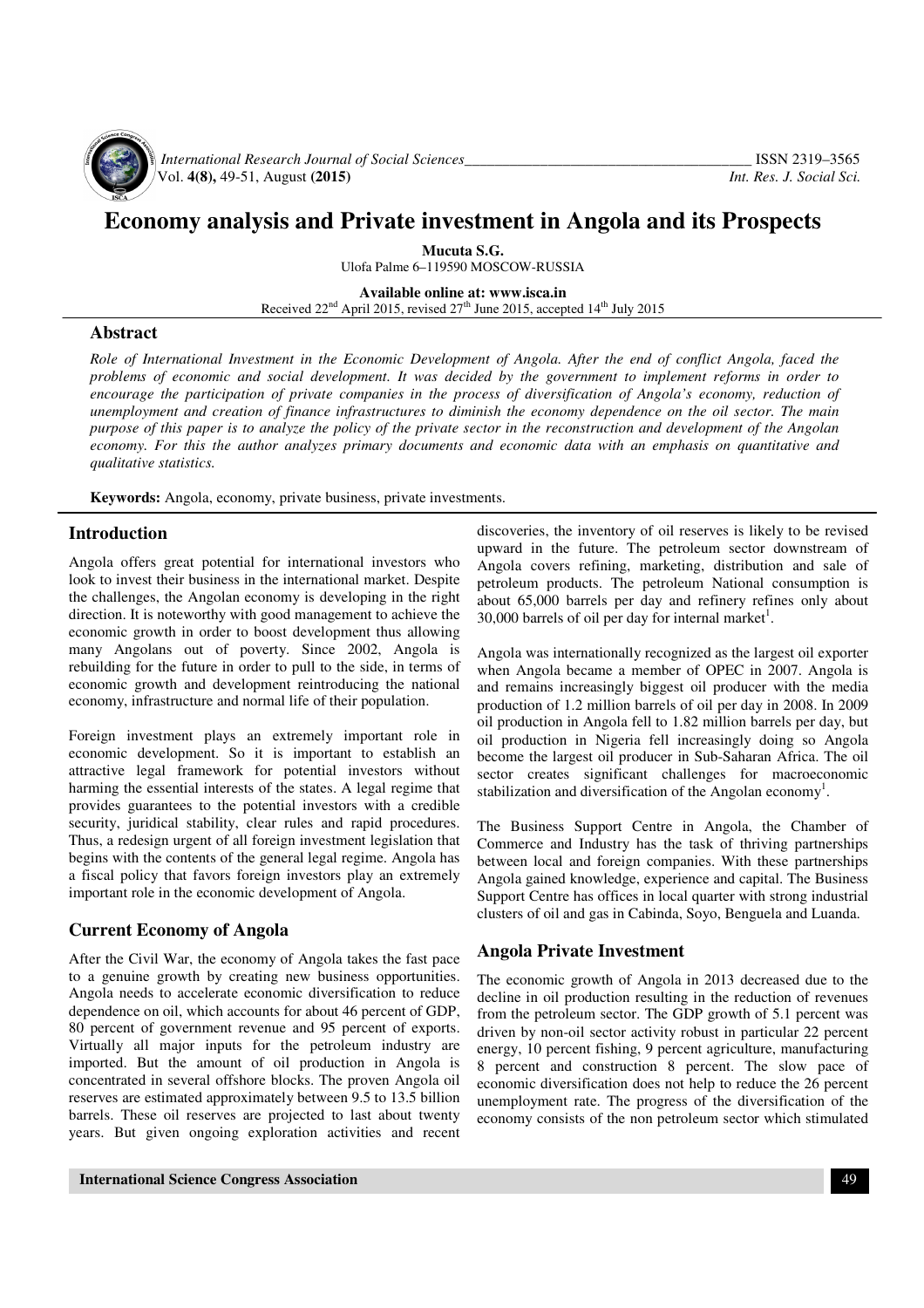economic growth through expansion of 9.7 percent, against 4.5 percent for the petroleum sector in 2014. The unemployment rate is on the government priority in seeking measures to ensure the best living conditions for the populations. Angola is seeking to increase production of oil and maintain the position of second largest producer in sub-Saharan Africa. The production of the petroleum sector of 1.8 million barrels per day in 2013, it is noteworthy that in perspective will rise to 2 million barrels per day em2016 with new partners in the field of oil exploration, particularly the British oil company, International company Energy, Chevron, etc ... The outlook for economic growth in 2014 remained positive and was projected to reach 7.9 percent in the expansion of the non-petroleum sector. Although fluctuating oil prices formed the basis of the impact on the economic potential of Angola, prices move rapidly along with changing macroeconomic conditions, which led to an improvement of Angola's economy and the creation of a stable banking system<sup>2</sup>.

China extended three credit multibillion lines to the Angolan government of US \$ 2 billion from China Exim Bank, first credit in 2004 and the second loan in 2007, and a loan of US \$ 2.9 billion from China International Fund Ltd in 2005. The two loans totaling US \$ 2 billion from of china Exim Bank finance energy projects, water, health, education, fishing and communications and the loan of US \$ 2.9 billion finance projects of railway rehabilitation, construction of roads and construction of the new airport. In 2004 the China Exim Bank, the Chinese official bank that finances foreign trade, approved a line of credit; it means the two loans of US \$ 2 billion surprised Angola as China most important commercial partner of Angola, ahead of Nigeria and South Africa, in Africa. Angola also gets Chinese funding, because it offers better terms with inferiors interest rates and long repayment time unlike loans from commercial banks<sup>2</sup>.

The government spends about US \$ 2 billion annual in agriculture, approximately 75 percent of funds borrowed from China Export-Import Bank. Also Brazil, Spain and Israel finance the agricultural projects. The agriculture sector is responsible of GDP growth by 11 percent and 70 percent of total employment. In 2013, production of the Agricultural sector grew by 8.5 percent mostly through strong growth in cereal production. Angola was once the fourth largest coffee producer in the world, but agriculture in general is held back by competition limit and processing facilities and the lack of cooperation between small farmers and co-operatives  $a$ gricultural<sup>3</sup>.

The main objective of investment is expanding access at electric power, water and transport. Companies and financial sector policies are being modernized with the introduction of the new law of the exchange currency for the petroleum sector and the mining law for the mining sector. Foreign investment amounting to US \$ 4.1 billion from major Brazilian and Chinese construction companies help in building housing and new

towns. Therefore Angola offers high returns and inferior risks for foreign investors and exporters<sup>4</sup>.

# **Conclusion**

After the end of Civil War in 2002, Angola gave opportunities business to develop in new areas such as agriculture, fishing, manufacturing, construction and energy.

GDP growth was 5.1 percent in 2013 and in 2014 was 3.7 percent. Although fluctuating oil prices have an impact on the economic potential of Angola, prices quickly evolved along with changing macroeconomic conditions, which led to an improvement in the economic standing of Angola and the creation of a stable banking system.

The center of Business Support in Angola, Chamber of Commerce and Industry has the task to thrive partnership between local and foreign companies. This concentration enables greater focus and skills development, especially in the maintenance procedures.

### **References**

- **1.** Secretariat of the Organization of the Petroleum Exporting Countries (OPEC), Angola facts and figures, accessed February 2015 and *Oil and Gas Journal,* Sonangol taps Standard Chartered for Lobito Refinery, Angola-Today «Oil and Gas»// URL: http://www.angolatoday.com/country-profile/industries/oil-and-gas/# (accessed 20.01.2015), **(2013)**
- **2.** Angola`s Political and Economic Development// URL://www.cfr.org/World/angola`s-political-economicdevelopment/(p16820) and Angola Today-Economy. URL: http://www.angola-today.com/outlook/economy **(2014)**
- **3.** Angola (September 2012). Angola-Private Sector country<br>profile-African// URL: http://www.angolaprofile-African// URL: http://www.angolatoday.com/country-profile/industries/oil and -gas# (accessed 20.01.2015), Foreign Agricultural investment country profile Angola (2013) and Agriculture Forestry and Fishing in Angola **(2013)**
- **4.** Angola-Analysis-U.S. Energy Information// URL: http://www.eia.gov/countries/cah.cfm?fips=ao **(2015)**
- **5.** United Nations Conference on Trade and Develop «The legal framework of private investments in the republic of Angola» // URL: http://unctad.org/en/ Docs/dtlktcd 20101\_en.pdf **(2015)**
- **6.** The legal framework of private investment in the Republic of Angola (Law No. 20-11 of May 20-Law of private investment)
- **7.** Economy of Angola-Wikipedia the free encyclopedia. "en.wiki pedia.org/wiki/energy in Angola" **(2014)**

**International Science Congress Association** 50